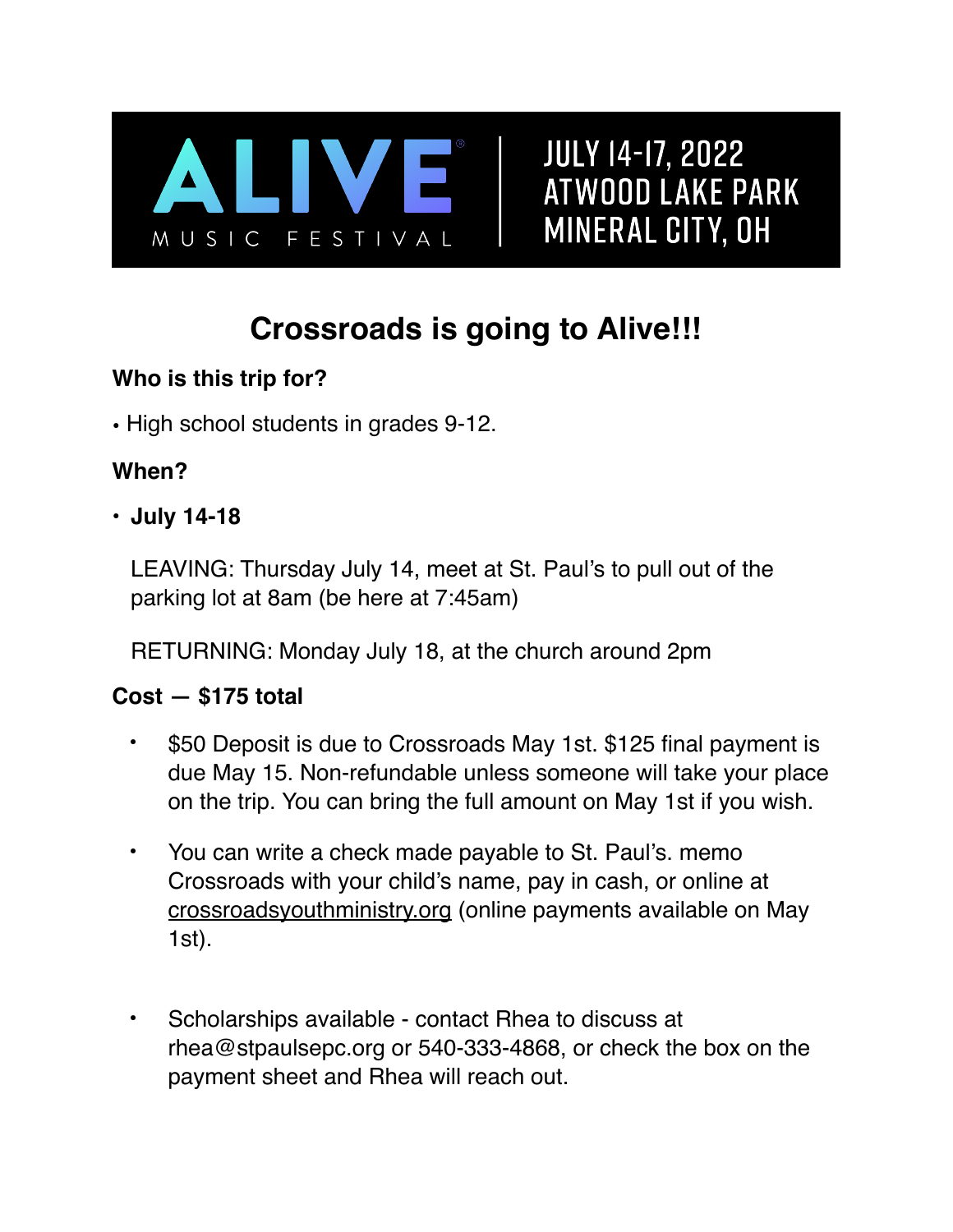#### • **What are we doing?**

• We'll start the party Thursday morning and drive to Mineral City, Ohio. We will arrive and set up our campsite. The festival takes place at a campground with a lake! If you would like to purchase a shower pass, you can do so for an extra \$30 when we arrive. Festival showers are not included in the cost, however we will be taking advantage of the lake, so there is opportunity to get less smelly. We will be enjoying awesome Christian music from some of our favorite bands on 3 different stages across the campground. You will have the option to jump between concerts, the lake, and our campsite. There is some walking involved and a lot of sun so make sure to bring your water, hat, and good walking shoes!

• Your retreat cost includes meals! However, there are food trucks all over the festival. If you are wanting to eat at any of these, this will be on you. So bring some extra cash if you're interested. We will always have a free option for meals at our campsite. We will stop on the way home from the festival for fast food. Please bring money for that or we will have an option of PB&J for anyone who would like to have a free option!

#### • **Why should you come?**

- It's going to be super fun!
- You get to create lifelong memories with all your friends.
- You'll be surrounded by folks who desire to know and follow Jesus.

— You'll get a chance to check out some sweet music!

#### **SPACE IS LIMITED - SIGN UP TODAY TO HOLD YOUR SPOT**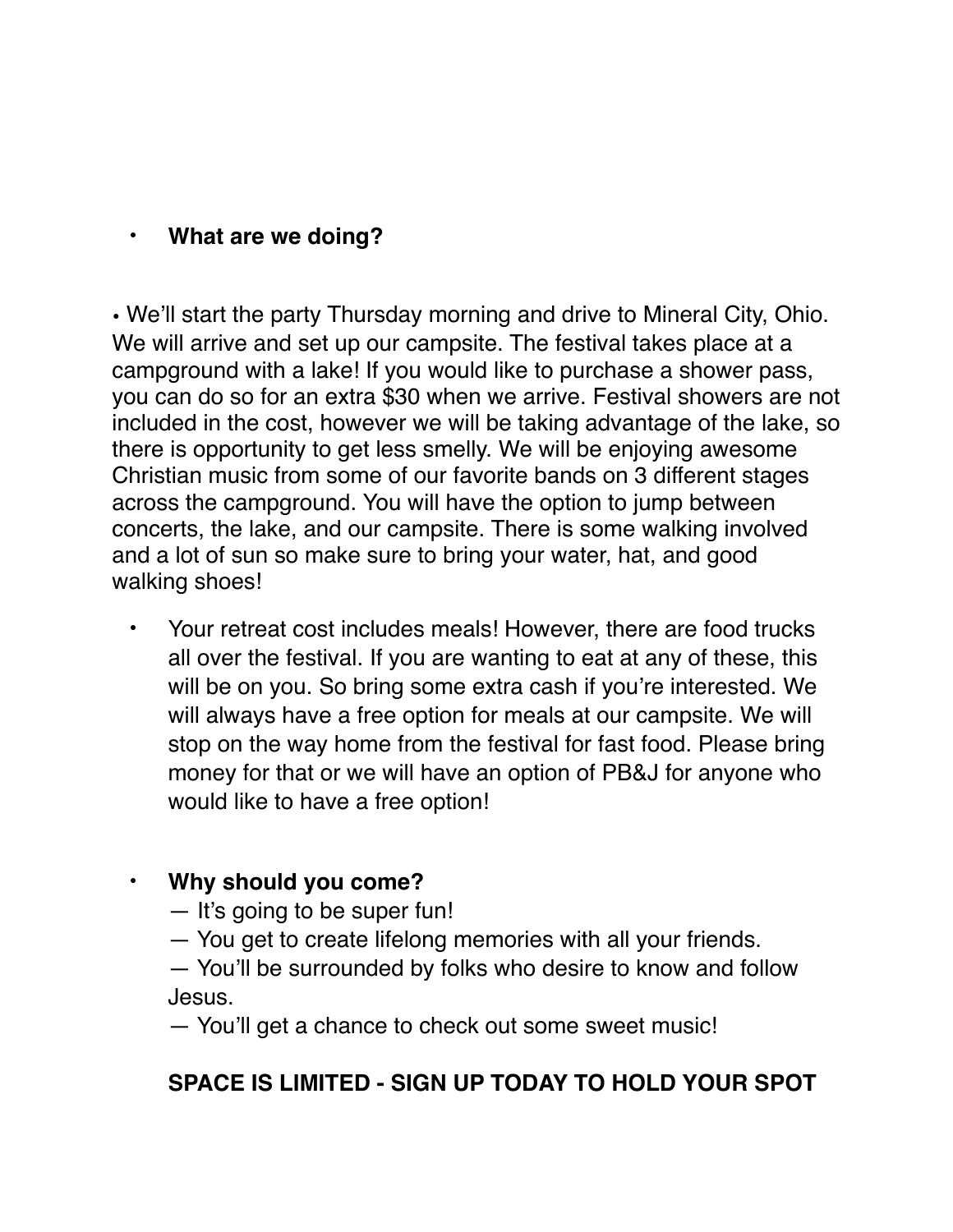## **CROSSROADS RETREAT PAYMENT SLIP**

Please return this slip with your child's retreat payment. This helps us keep accurate records as we prepare for the trip.

| <b>Child's Name:</b> |  |  |
|----------------------|--|--|
| Grade:               |  |  |

Parent Phone: **Example 20** Figure 20 Figure 20 Figure 20 Figure 20 Figure 20 Figure 20 Figure 20 Figure 20 Figure

*Total Amount Due for Alive Music Festival = \$175* 

*Deposit amount (\$50) due May 1st - Remaining balance (\$125) due May 15.* 

*Please select:*

| I would like to discuss scholarship options for my child.<br>Please have Rhea call me at the phone number listed above.<br>I have enclosed the <b>deposit</b> and will submit the remaining<br>balance by May 15.<br>I have enclosed the <b>full balance</b> for the trip. |
|----------------------------------------------------------------------------------------------------------------------------------------------------------------------------------------------------------------------------------------------------------------------------|
| I have enclosed the full balance for the trip as well as an<br>additional donation for the scholarship fund.                                                                                                                                                               |
| * My donation amount is: \$                                                                                                                                                                                                                                                |
| Payment Enclosed:\$                                                                                                                                                                                                                                                        |
| Date Submitted:\$                                                                                                                                                                                                                                                          |
|                                                                                                                                                                                                                                                                            |

\**If you wish to make an additional contribution, it will be added to the Crossroads scholarship fund to help make these trips accessible for all students.*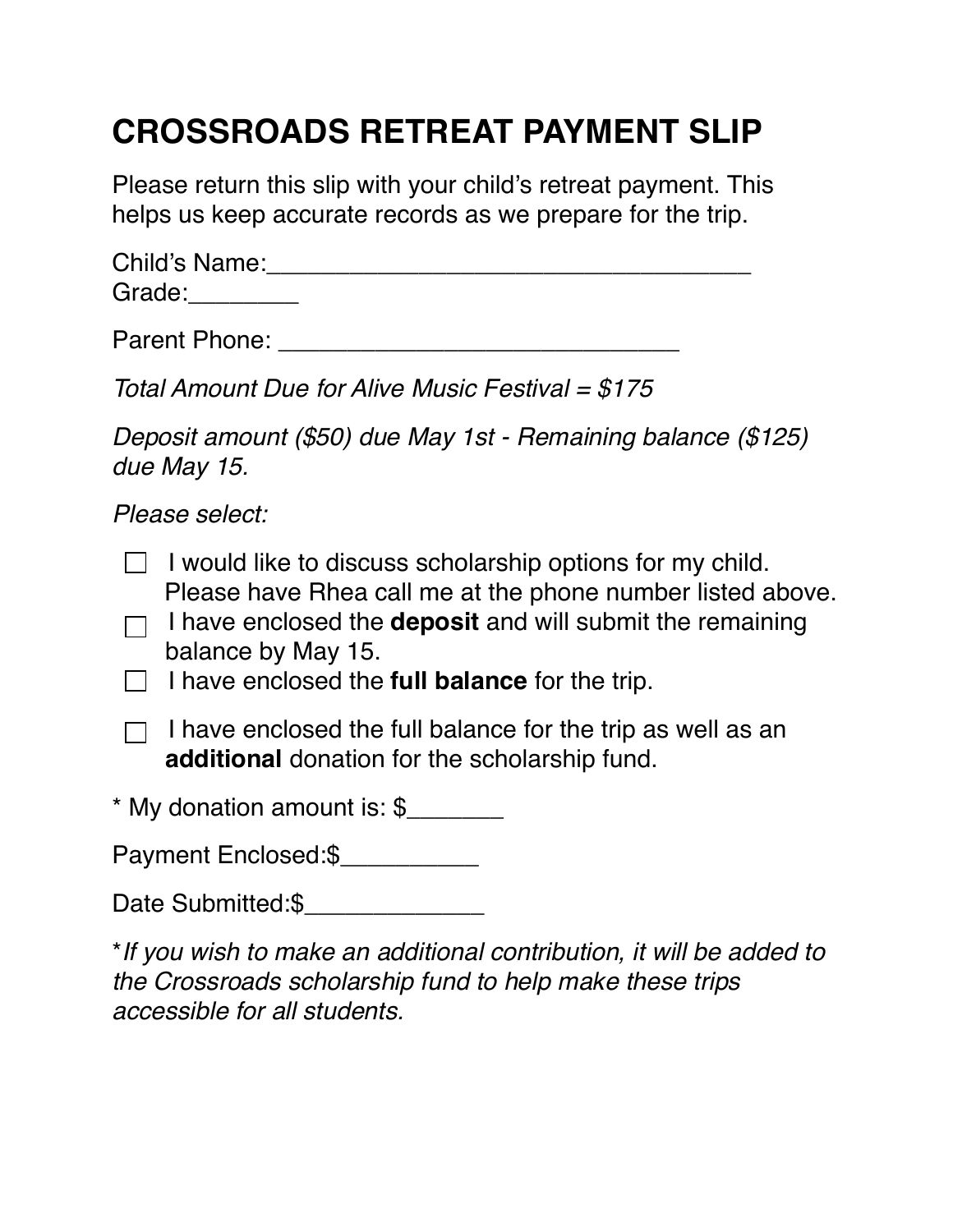# Crossroads Permission Slip

| <b>Student Name</b> | Phone |
|---------------------|-------|
| <b>Address</b>      |       |
| City/State/Zip      |       |

I give permission for my child to join Crossroads Youth Ministry for four days at the Alive Music Festival. I understand that my child will be traveling by van and attending concerts, and being in big crowds. I understand that these activities all come with inherent risk and accept those risks.

I hereby release Crossroads Youth Ministry and St. Paul's Presbyterian Church, its staff and sponsors, for responsibility and liability for any injury or illness that my child may sustain during this activity. **Initial:** 

In the event of an emergency, I hereby authorize the adult leader of this activity, as an agent for me, to consent to any X- ray examination; medical, dental or surgical diagnosis; treatment; and hospital care advised and supervised by a physician, surgeon, or dentist (as appropriate) licensed to practice under the laws of the state where the services are rendered, either at a doctor's office or in any hospital. I expect to be contacted as soon as possible.

Parent Signature

| Allergies ___________________________________ |  |
|-----------------------------------------------|--|
| Pertinent medical concerns                    |  |
|                                               |  |